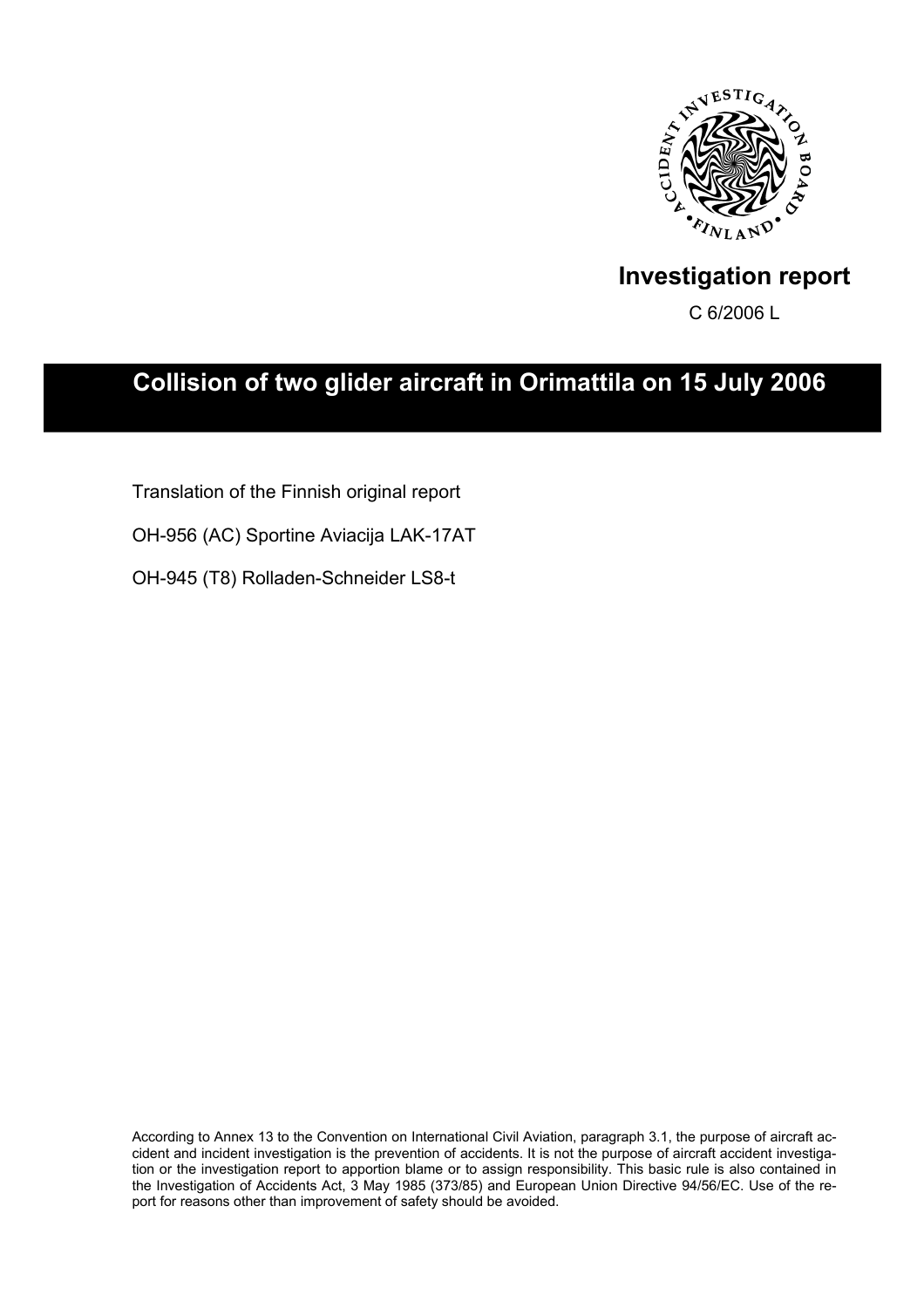## **Onnettomuustutkintakeskus Centralen för undersökning av olyckor Accident Investigation Board**

| Osoite / Address:                       | Sörnäisten rantatie 33 C<br>FIN-00580 HELSINKI                                                                                                                         | Adress: | Sörnäs strandväg 33 C<br>00580 HELSINGFORS |
|-----------------------------------------|------------------------------------------------------------------------------------------------------------------------------------------------------------------------|---------|--------------------------------------------|
| <b>Puhelin / Telefon:</b><br>Telephone: | (09) 1606 7643<br>+358 9 1606 7643                                                                                                                                     |         |                                            |
| <b>Fax:</b><br>Fax:                     | (09) 1606 7811<br>+358 9 1606 7811                                                                                                                                     |         |                                            |
| Sähköposti:<br>E-post:<br>Email:        | onnettomuustutkinta@om.fi tai etunimi.sukunimi@om.fi<br>onnettomuustutkinta@om.fi eller förnamn.släktnamn@om.fi<br>onnettomuustutkinta@om.fi or forename.surname@om.fi |         |                                            |
| Internet:                               | www.onnettomuustutkinta.fi                                                                                                                                             |         |                                            |

#### **Henkilöstö / Personal / Personnel:**

| Johtaja / Direktör / Director                                                                                                                                              | Tuomo Karppinen                                      |
|----------------------------------------------------------------------------------------------------------------------------------------------------------------------------|------------------------------------------------------|
| Hallintopäällikkö / Förvaltningsdirektör / Administrative director<br>Osastosihteeri / Avdelningssekreterare / Assistant<br>Toimistosihteeri / Byråsekreterare / Assistant | Pirjo Valkama-Joutsen<br>Sini Järvi<br>Leena Leskelä |
| Ilmailuonnettomuudet / Flygolyckor / Aviation accidents                                                                                                                    |                                                      |
| Johtava tutkija / Ledande utredare / Chief air accident investigator<br>Erikoistutkija / Utredare / Aircraft accident investigator                                         | Esko Lähteenmäki<br>Hannu Melaranta                  |
| Raideliikenneonnettomuudet / Spårtrafikolyckor / Rail accidents                                                                                                            |                                                      |
| Johtava tutkija / Ledande utredare / Chief rail accident investigator<br>Erikoistutkija / Utredare / Rail accident investigator                                            | Esko Värttiö<br>Reijo Mynttinen                      |
| Vesiliikenneonnettomuudet / Sjöfartsolyckor / Marine accidents                                                                                                             |                                                      |
| Johtava tutkija / Ledande utredare / Chief marine accident investigator<br>Erikoistutkija / Utredare / Marine accident investigator                                        | Martti Heikkilä<br>Risto Repo                        |
| Muut onnettomuudet / Övriga olyckor / Other accidents                                                                                                                      |                                                      |
| Johtava tutkija / Ledande utredare / Chief accident investigator                                                                                                           | Kai Valonen                                          |

Translation: Tuukka Takala, AIB Finland

\_\_\_\_\_\_\_\_\_\_\_\_\_\_\_\_\_\_\_\_\_\_\_\_\_\_\_\_\_\_\_\_\_\_\_\_\_\_\_\_\_\_\_\_\_\_\_\_\_\_\_\_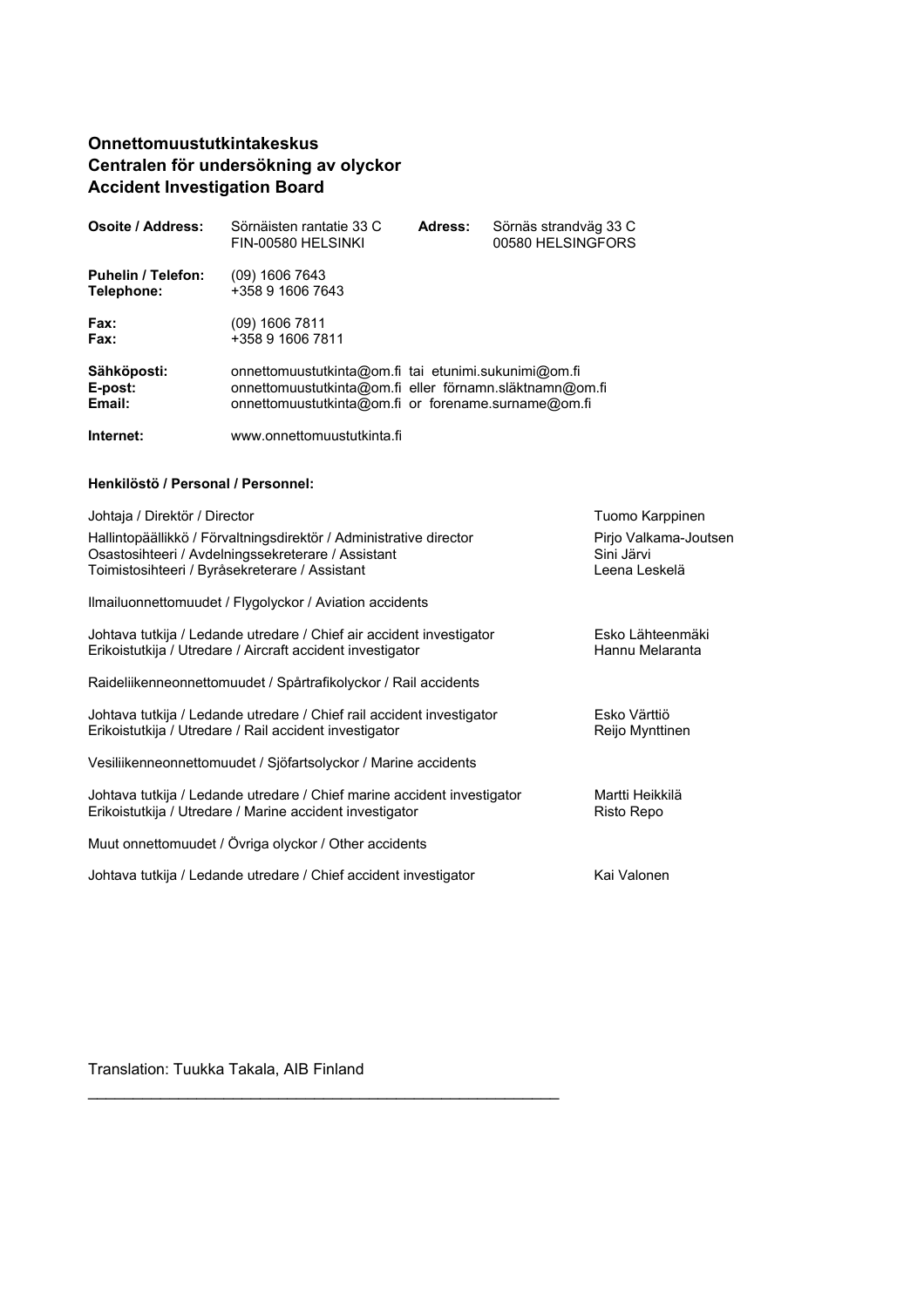

## **SUMMARY**

On Saturday 15 July 2006 at 14:37 local time, a collision of two glider aircraft occurred above the Heinämaa village of Orimattila city, in which a privately owned LAK-17AT type glider aircraft, competition sign AC, and a Rolladen-Schneider LS8-t owned by Pernun Pilotit ry, competition sign T8, were damaged. The pilots of both aircraft were unharmed. On 18 July 2006 the Accident Investigation Board Finland (AIBF) appointed in its decision no. C 6/2006 L an investigation commission with accident investigator Reijo Mäkeläinen as chairman and investigator Tuukka Takala as a member of the commission.

The pilots of both gliders AC and T8 were taking part in the Jannen Kisat gliding competition held at Räyskälä aerodrome. Both gliders took off by aeroplane towing from Räyskälä aerodrome. AC reached the Heinämaa waypoint from the west and after passing the waypoint turned back towards a lift it had left earlier. The pilot of AC did not see T8, which was approaching from the opposite direction. The left wings of the aircraft hit each other at an altitude of 1490 m above ground level. The closing speed of the two aircraft was approximately 250 km/h at the time of collision. Both aircraft remained airworthy after the collision. T8 made an uneventful landing at Lahti-Vesivehmaa aerodrome at 15:00 hours and AC at Räyskälä aerodrome at 15:47 hours.

Due to the small angle between the inbound and outbound routes to Heinämaa waypoint given in the competition task, the inbound and outbound traffic were close to each other. When examining the emergency canopy jettison mechanism of AC it was found that the canopy of the aircraft had not separated in spite of the pilot carrying out the correct canopy jettison procedure. The locking handle of the spring-type jettison mechanism had been left in an incorrect position and it did not operate in the intended manner. The LAK-17AT instructions concerning the canopy jettison mechanism are inadequate and do not give a clear indication of the correct position of the spring locking handle. There are no markings of the correct position for the red locking handle on the locking system in the aircraft.

The pilots did not see each other in time to avoid the collision. Contributing factors to the accident were the routing of the competition task, which caused the inbound and outbound traffic at the waypoint to pass near each other, and the poor visibility of a glider approaching from a directly opposite direction.

The investigation commission issued two safety recommendations. The commission recommends that the manufacturer of the LAK-17AT specify the instructions in the flight manual and markings in the aircraft concerned with the canopy jettison mechanism in such a way that the correct position of the spring locking handle is evident and unambiguous. The commission also recommends that the organisers of gliding competitions investigate the possibility of requiring the use of collision warning systems in competitions.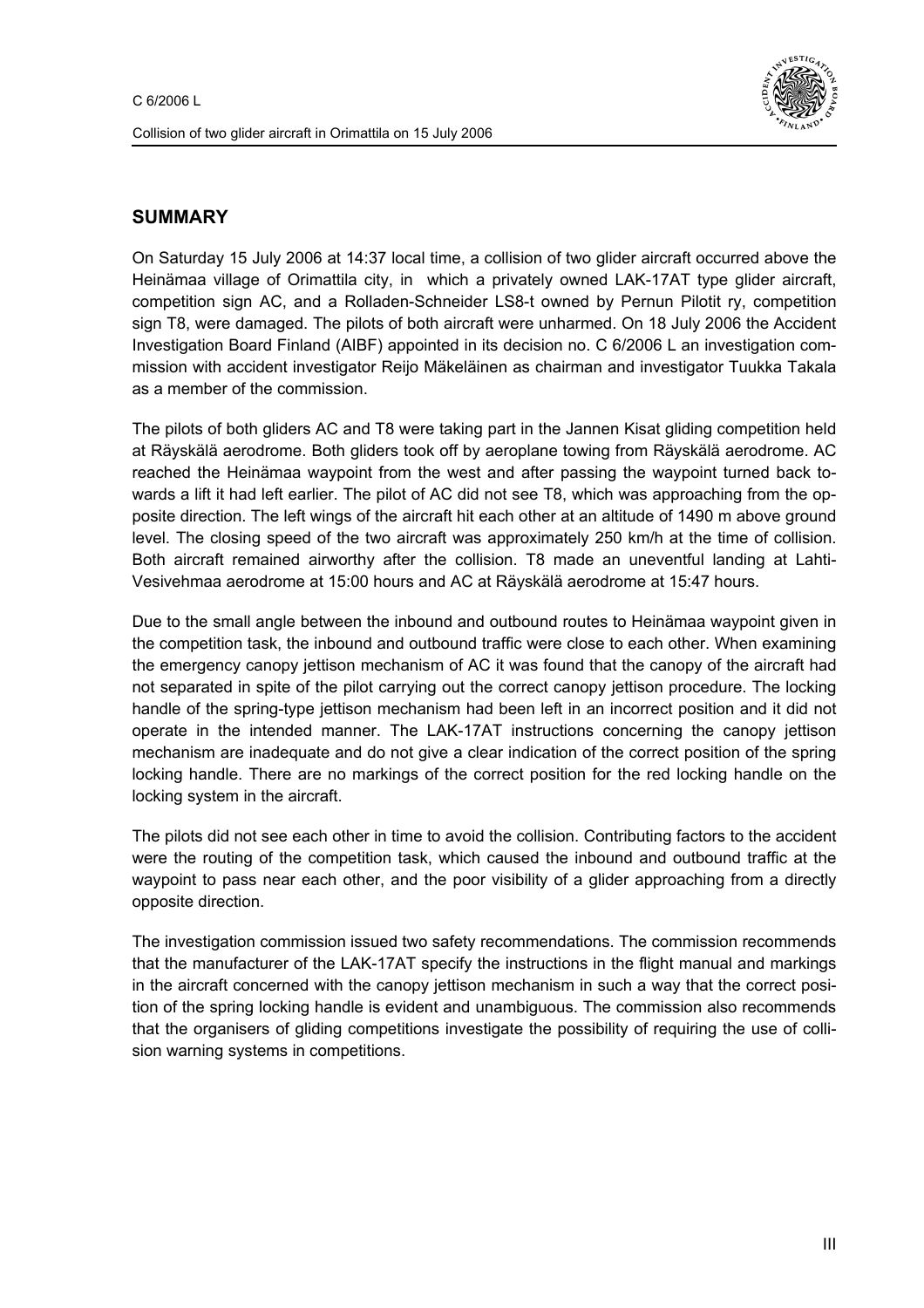

This table of contents and investigation report have been abridged from the original investigation report in Finnish, which follows the ICAO Annex 13 table of contents.

## **TABLE OF CONTENTS**

| 1.1<br>1.2<br>1.3<br>1.4<br>1.5<br>1.6 |                          |  |
|----------------------------------------|--------------------------|--|
|                                        | 2.1<br>2.2<br>2.3<br>2.4 |  |
| 3.1<br>3.2                             |                          |  |
|                                        |                          |  |
|                                        |                          |  |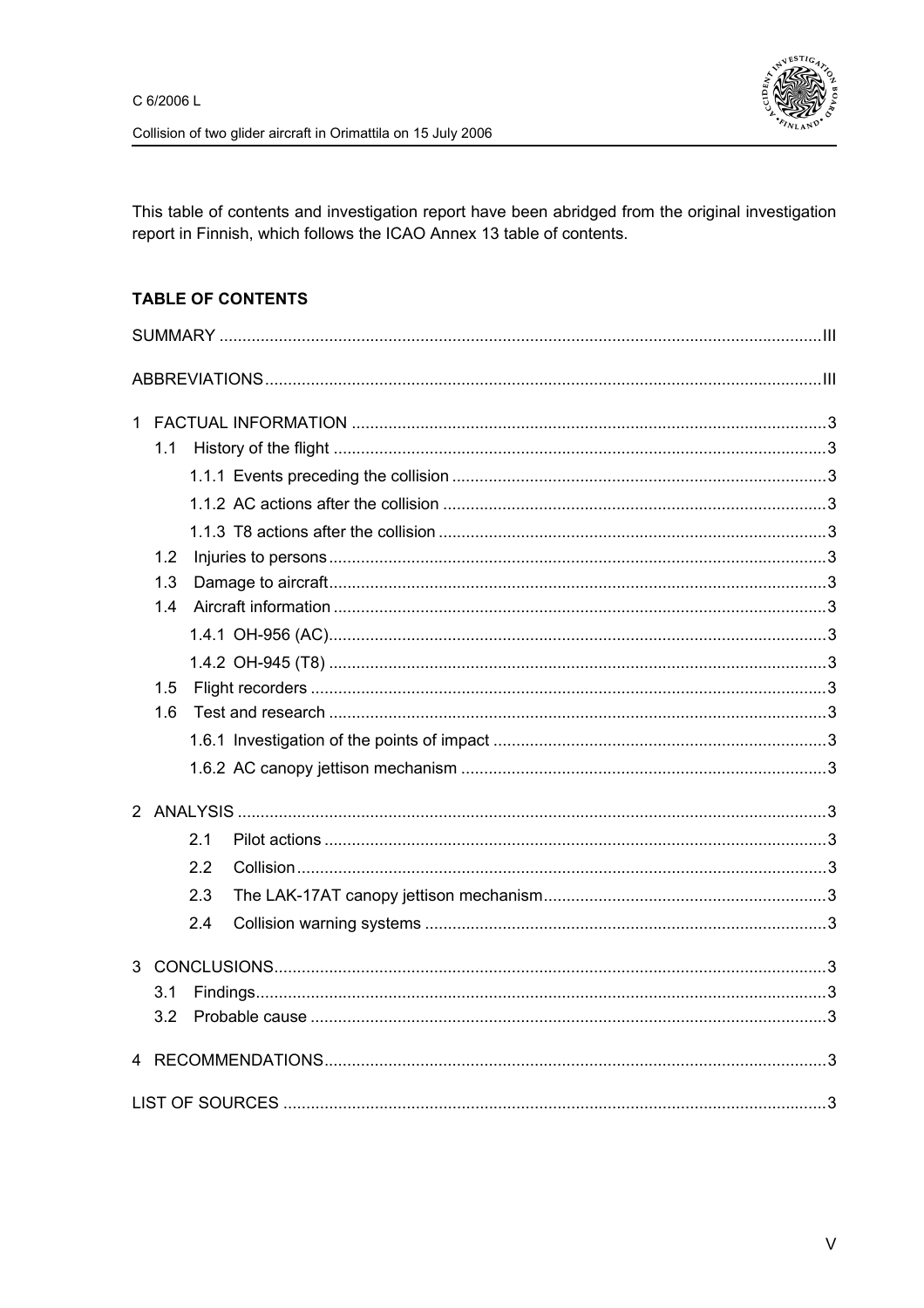

## **ABBREVIATIONS**

| <b>Abbreviation</b> | <b>Explanation</b>               |
|---------------------|----------------------------------|
| °C                  | Degrees Celsius                  |
| <b>CF</b>           | <b>Cloud Flight Rating</b>       |
| cm                  | Centimetre(s)                    |
| Е                   | East                             |
| GPL                 | Glider Pilot License             |
| <b>GPS</b>          | <b>Global Positioning System</b> |
| kg                  | Kilogram(s)                      |
| km                  | Kilometre(s)                     |
| km/h                | Kilometres per hour              |
| m                   | Metre(s)                         |
| m/s                 | Metres per second                |
| <b>MGPL</b>         | Motor Glider Pilot License       |
| MHz                 | Megahertz                        |
| min                 | Minute(s)                        |
| N                   | North                            |
| S                   | Second(s)                        |
| <b>TMA</b>          | <b>Terminal Control Area</b>     |
| <b>VFR</b>          | <b>Visual Flight Rules</b>       |
| <b>VOR</b>          | VHF omnidirectional radio range  |
|                     |                                  |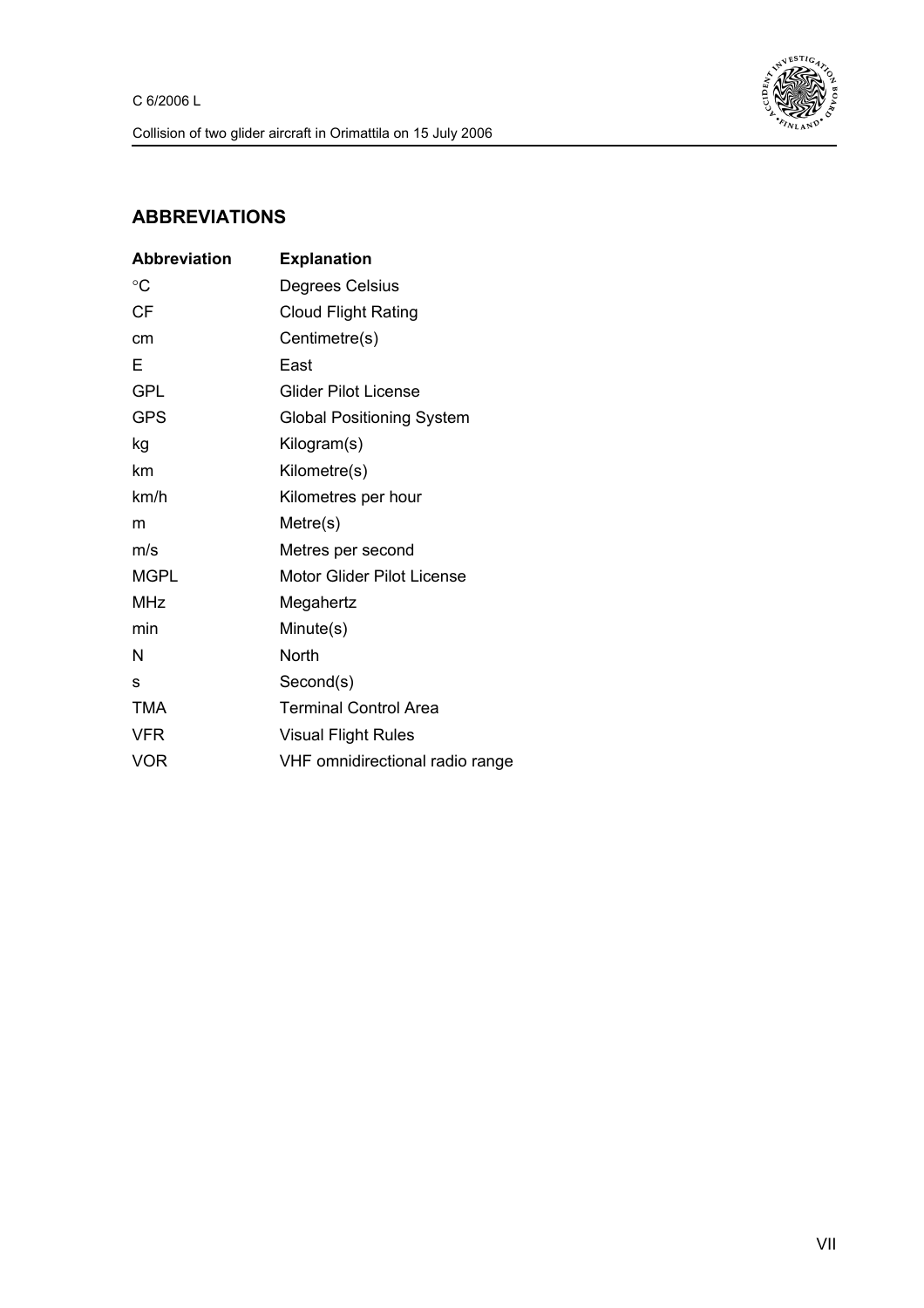

## **1 FACTUAL INFORMATION**

### **1.1 History of the flight**

#### **1.1.1 Events preceding the collision**

The pilots of both gliders AC and T8 were taking part in the Jannen Kisat gliding competition held at Räyskälä aerodrome. The competition had started a week earlier on Sunday 9 July 2006 and it was to end on the day of the accident.

The goal of the competition task given on the 15 July 2006 was to fly a cross country route passing through pre-determined waypoints. The task of the day was a polygonal route going through the waypoints Porras–Kiikala–Urjala–Heinämaa–Syrjäntaka– Räyskälä. The total distance of the route was 345.6 km. The inbound course given in the competition task to the Heinämaa waypoint was 100° and the outbound course from the waypoint was 297°. The angle between the inbound and outbound tracks was 17°. 22 glider aircraft were taking part in the task on the day of the accident.

Both gliders took off by aeroplane towing from runway 30R at Räyskälä aerodrome. AC took off at 11:48 hours reaching the Kiikala waypoint at 12:49 and the Urjala waypoint at 13:34. T8 took off at 12:13 and it was at the Kiikala waypoint seven minutes after AC at 12:56 and at Urjala four minutes after AC at 13:38.

AC arrived in the vicinity of the Heinämaa waypoint approaching from the west, along with three other aircraft. The other aircraft stayed to orbit in a lift (lifting air mass) approximately 2 km before the waypoint. AC however, unlike the other three aircraft, continued straight through the lift towards the waypoint. At 14:36, after passing over the waypoint, AC turned back towards the lift it had left earlier. At the waypoint AC was at an altitude of 1583 m. While AC was over the waypoint, the other three aircraft had vacated the lift flying towards the waypoint in search of a new lift. At this time, T8 arrived to the lift vacated by the other three aircraft, making one orbit right. The other three aircraft had also used a right-hand turning direction. As the lift was weak, T8 continued on towards another lift, closer to the waypoint, to which the other three aircraft had flown.

AC approached, in straight and level flight, the lift that T8 had just vacated, with intention of returning to the lift it had flown through earlier when flying to the waypoint. AC reached an area of sustaining lift and the pilot reduced the airspeed by raising the nose, gaining 56 m of altitude during the last GPS data recorder recording interval (18 s). The pilot of AC did not see T8 approaching from the opposite direction. The left wings of the aircraft hit each other at 14:37:15 at an altitude of 1490 m above ground level. The closing speed of the two aircraft was approximately 250 km/h at the time of collision.

At the moment of collision, T8 was turning right to enter a left-hand orbiting lift. The pilot of T8 noticed the approaching aircraft approximately 1–2 s before the impact. The pilot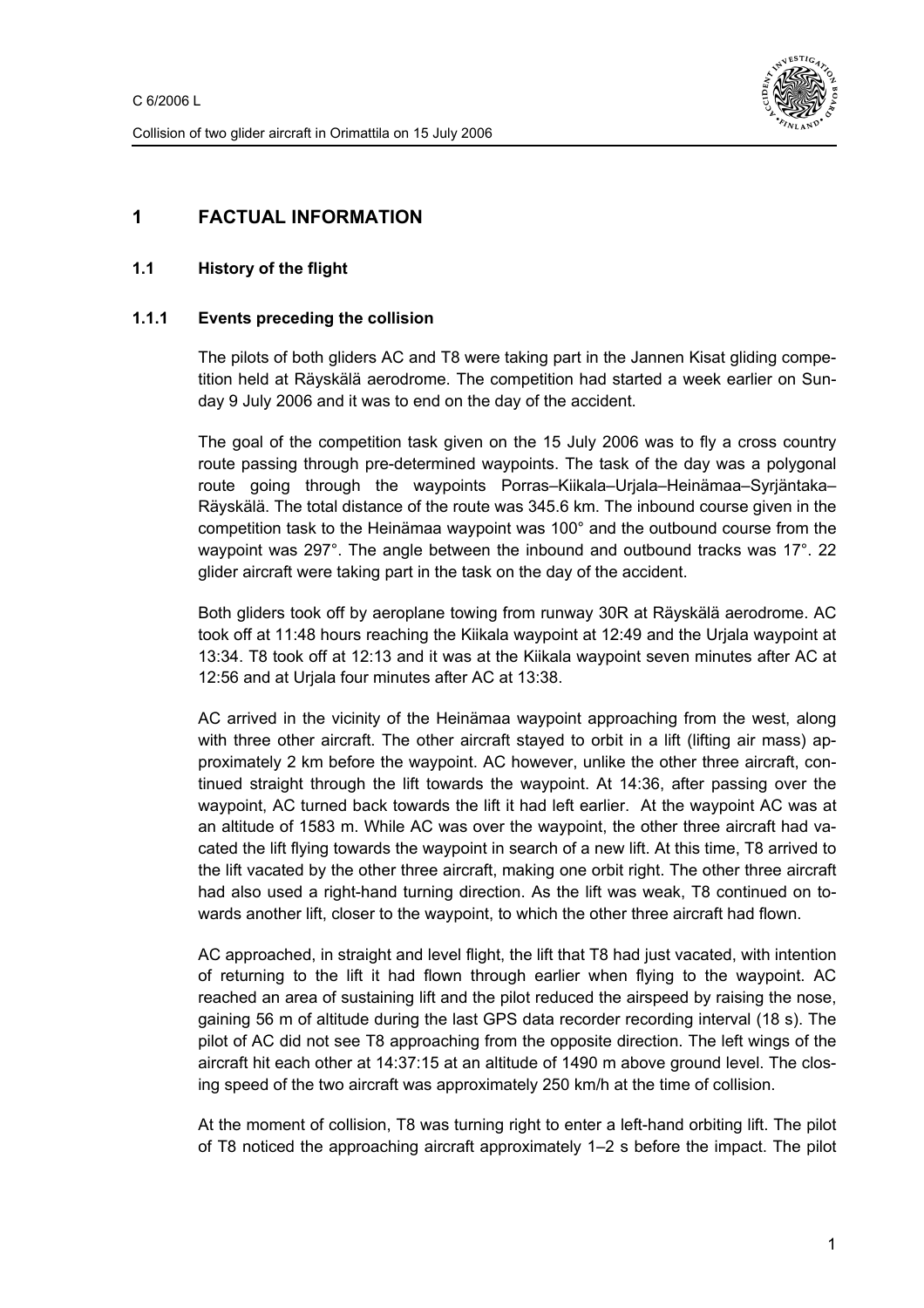



recalled that he had attempted to steer right to avoid the collision, but he was not sure if the aircraft had the time to react to his control movement.



#### **1.1.2 AC actions after the collision**

As a consequence of the collision, AC went into a spin, which the pilot recovered from into a dive after one rotation. The pilot opened the airbrakes and pulled on the canopy jettison handle. The canopy did not separate from the aircraft. During the spin and recovery the aircraft lost a total of 180 m of altitude. After recovering the pilot flew southwards for a distance of 4 km.

The pilot of AC asked on the radio if someone could check if the empennage of the aircraft was intact. The other aircraft, however, had already continued their flight northeast and did not know of the exact position of AC. A moment later the pilot reported on the radio that everything seemed to be working. The pilot saw only a crack in the leading edge of the wing; no other damages were visible to the cockpit. The pilot elected to stay at a high altitude and not to use the retractable powerplant, flying at a low airspeed towards Räyskälä aerodrome. Abeam Hyvinkää a towing aircraft came to inspect the damages. The tow pilot saw no external damages except for those on the wing. After testing the slow-flight behaviour of the aircraft, the pilot of AC decided to fly to Räyskälä and made an uneventful landing there at 15:47.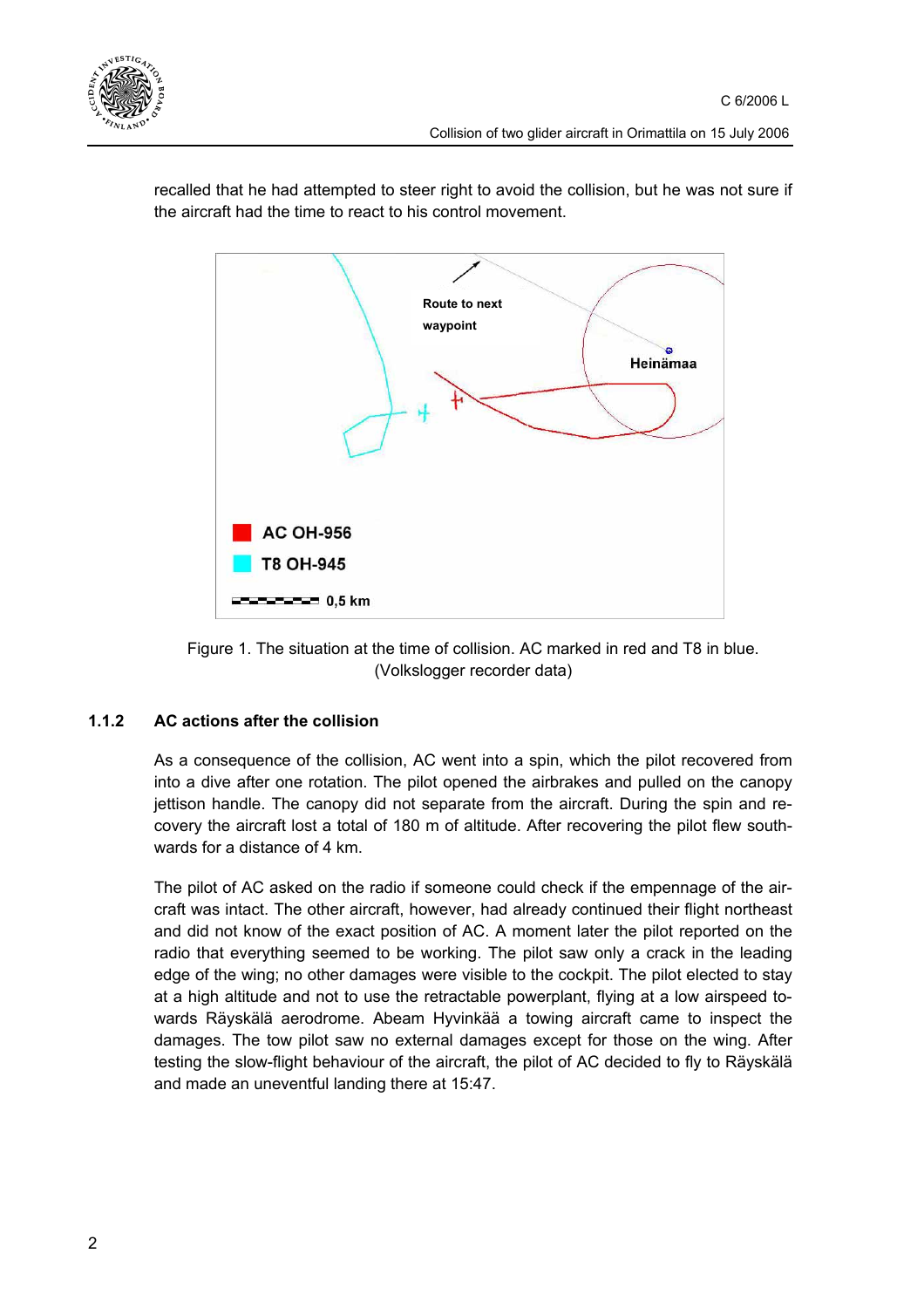

#### **1.1.3 T8 actions after the collision**

After the collision T8 remained in control of the pilot and the aircraft was manoeuvrable. The pilot noticed that the wing extension, approximately 2 m in length, had been torn off at its attachment point. The aircraft controls responded normally. After assessing the situation the pilot flew towards the closest aerodrome, which was Lahti-Vesivehmaa aerodrome 31 km away. To ensure a direct access to the aerodrome the pilot extended and operated the retractable powerplant for a period of 6 min. The pilot made an uneventful landing at Lahti-Vesivehmaa at 15:00.

#### **1.2 Injuries to persons**

No injuries.

#### **1.3 Damage to aircraft**

The left wings of both aircraft suffered significant damages.

#### **1.4 Aircraft information**

#### **1.4.1 OH-956 (AC)**

The LAK-17AT is a single-seat, composite glider aircraft, equipped with a retractable powerplant. The wing span is 15 m, which can be increased to 18 m using wingtip mounted wing extensions.

#### **Aircraft**:

| Type:                   | LAK-17AT          |
|-------------------------|-------------------|
| Registration:           | OH-956            |
| Registration number:    | P-956             |
| Manufacturer:           | Sportine Aviacija |
| Serial number:          | 168               |
| Year of manufacture:    | 2005              |
| Maximum takeoff weight: | 500 kg            |
| Fuel capacity:          | 7,5 litres        |
| Total time since new:   | 198 h             |
|                         |                   |
| Powerplant:             |                   |

| Type:                 | SOLO 2350              |
|-----------------------|------------------------|
| Serial number:        | 676                    |
| Manufacturer:         | Solo Kleinmotoren GmbH |
| Total time since new: | 2 h 51 min             |
| Fuel:                 | 96 RON or AVGAS 100LL  |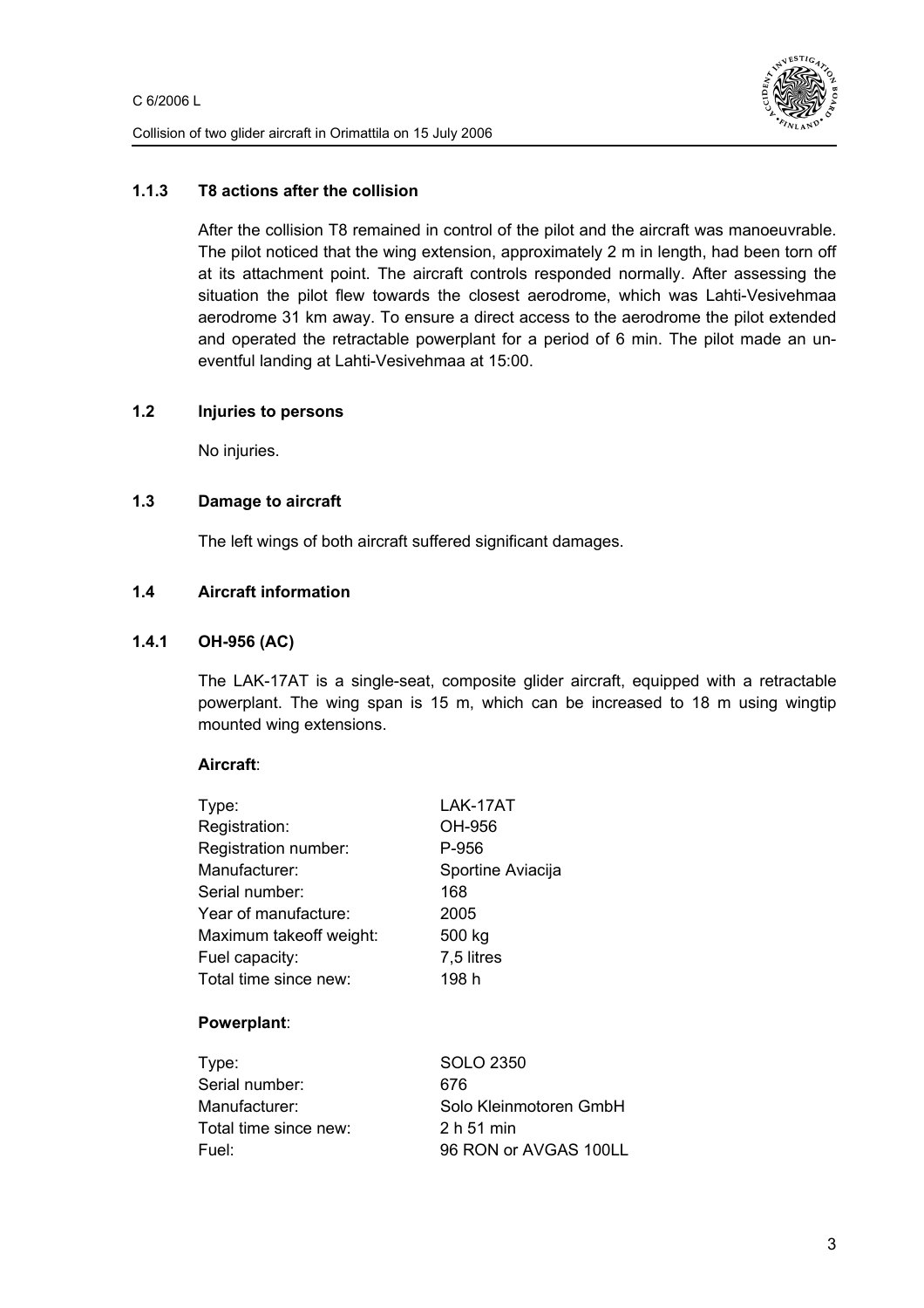

### **Propeller**:

| Type:                 | LAK-P4-90, 2-blade constant pitch propeller |
|-----------------------|---------------------------------------------|
| Total time since new: | 2 h 51 min                                  |

#### **1.4.2 OH-945 (T8)**

The LS8-t is a single-seat, composite glider aircraft, equipped with a retractable powerplant. The wing span is 15 m, which can be increased to 18 m using wingtip mounted wing extensions.

#### **Aircraft**:

| Type:                   | LS8-t                               |
|-------------------------|-------------------------------------|
| Registration:           | OH-945                              |
| Registration number:    | P-945                               |
| Manufacturer:           | Rolladen-Schneider Flugzeugbau GmbH |
| Serial number:          | 8472                                |
| Year of manufacture:    | 2003                                |
| Maximum takeoff weight: | 525 kg                              |
| Fuel capacity:          | 14.0 litres                         |
| Total time since new:   | 261 h                               |
| Powerplant:             |                                     |
| Type:                   | Flugmotor 2350                      |
| Serial number:          | 575                                 |
| Manufacturer:           | Solo Kleinmotoren GmbH              |
| Total time since new:   | 8 h 17 min                          |
| Fuel:                   | 95 ROZ DIN228 or AVGAS 100 LL       |

#### **Propeller**:

Total time since new: 8 h 17 min

Type: KS-1-G-079-L-050W, 2-blade constant pitch propeller

#### **1.5 Flight recorders**

Both aircraft were equipped with a Volkslogger flight data recorder.

Volkslogger is a recorder device based on GPS technology made for evaluating and monitoring flights in gliding competitions and similar gliding activities. The device can also be used for navigation purposes. The device provides the pilot with distance and heading information to the target, as well as the groundspeed and track of the aircraft. A separate pressure sensor is installed into the device for measuring altitude. The recording interval can be selected between 1-60 s. The device can be pre-programmed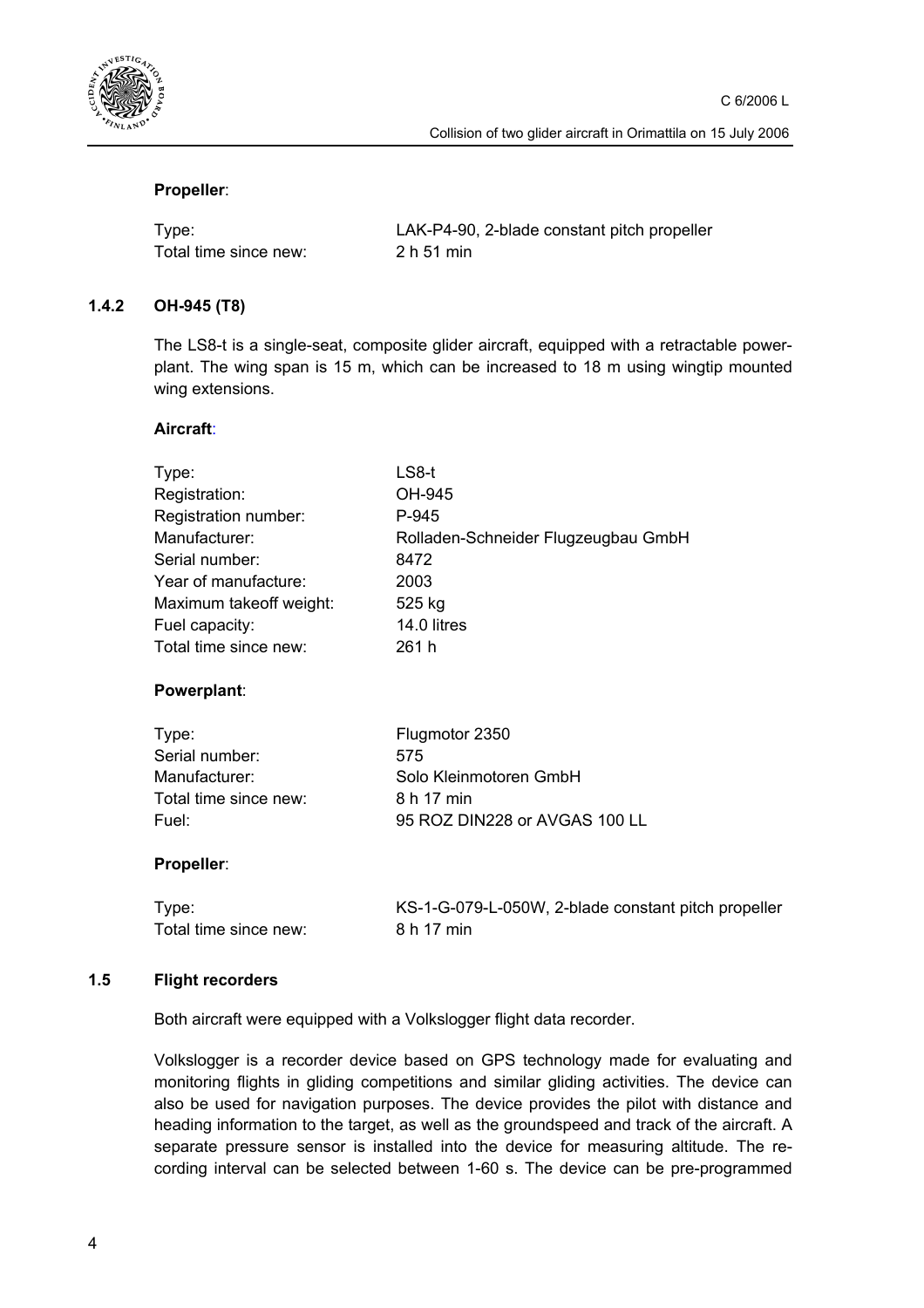

with 500 waypoints. At the time of the collision, the recording interval was 12 s for T8, and 12 s for AC. The data from both recorders was downloaded by the competition organisers on the day of the accident.

### **1.6 Test and research**

#### **1.6.1 Investigation of the points of impact**

The detailed investigation of the damages sustained by the aircraft was done at Räyskälä aerodrome between 15 July and 1 August 2006. The collision was investigated by reconstructing the positions of the aircraft at the time of collision.

#### **AC damage**

A small crack was found in the paint 2.3 m outboard from the base of the left wing. There were in total three holes on the lower side of the wing in the wing leading edge and in the area between the leading edge and the main spar (fig. 2). Several of the carbon-fibre bundles of the main wing spar had detached at the outermost hole. The main wing spar is exceptionally manufactured from carbon-fibre bundles, 3 mm in diameter and bound together with epoxy resin to form the main spar. A small dent was found in the left wing flap.





#### **T8 damage**

The detachable wing extension (fig. 3) had completely separated from the left wing at its attachment point. The attachment screw had broken at the left wing tip. The wing extension rear attachment metal guiding pin had broken off. The wing extension was crushed at the tip, and a 90 cm section had separated from it. The wing extension aileron adhesive bond was detached for a length of 10 cm at the edge on the base side. The wing extension main spar was broken at the wing base rib. The base rib fore and aft corners were fractured.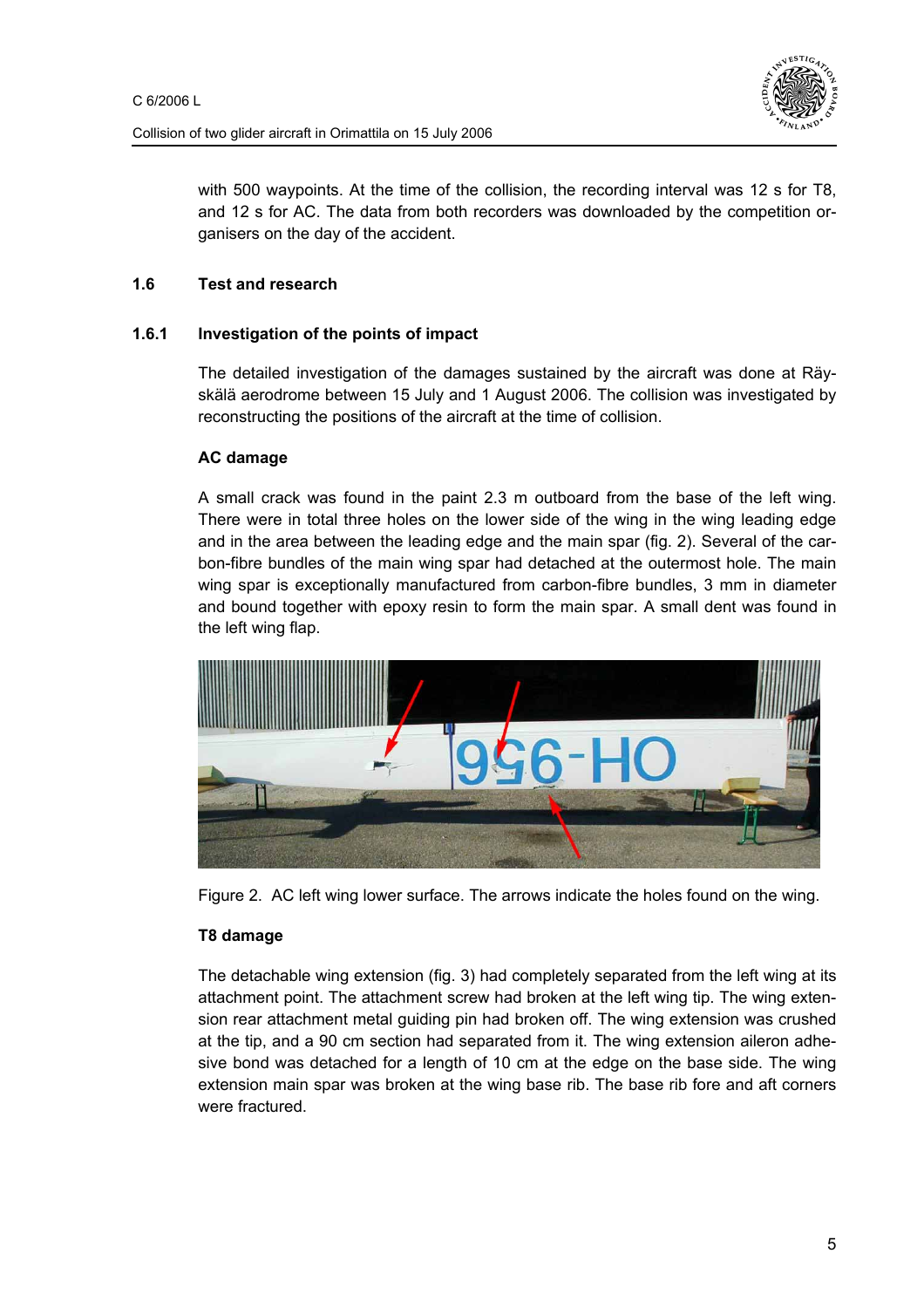

There was a trace of blue paint on the lower surface of the separated wing extension. The blue colour was found to be the same as on the AC registration markings on the lower surface of the wing.



Figure 3. The wing base rib of the separated wing extension of T8. The blue paint trace on the right is indicated by the arrow.

#### **1.6.2 AC canopy jettison mechanism**

When investigating the canopy jettison mechanism of AC, it was found that it had been operated from the canopy jettison handle in the cockpit. The canopy locks had opened, but the compression spring that pushes the canopy upwards had not activated, because it was incorrectly locked in the canopy mounting position.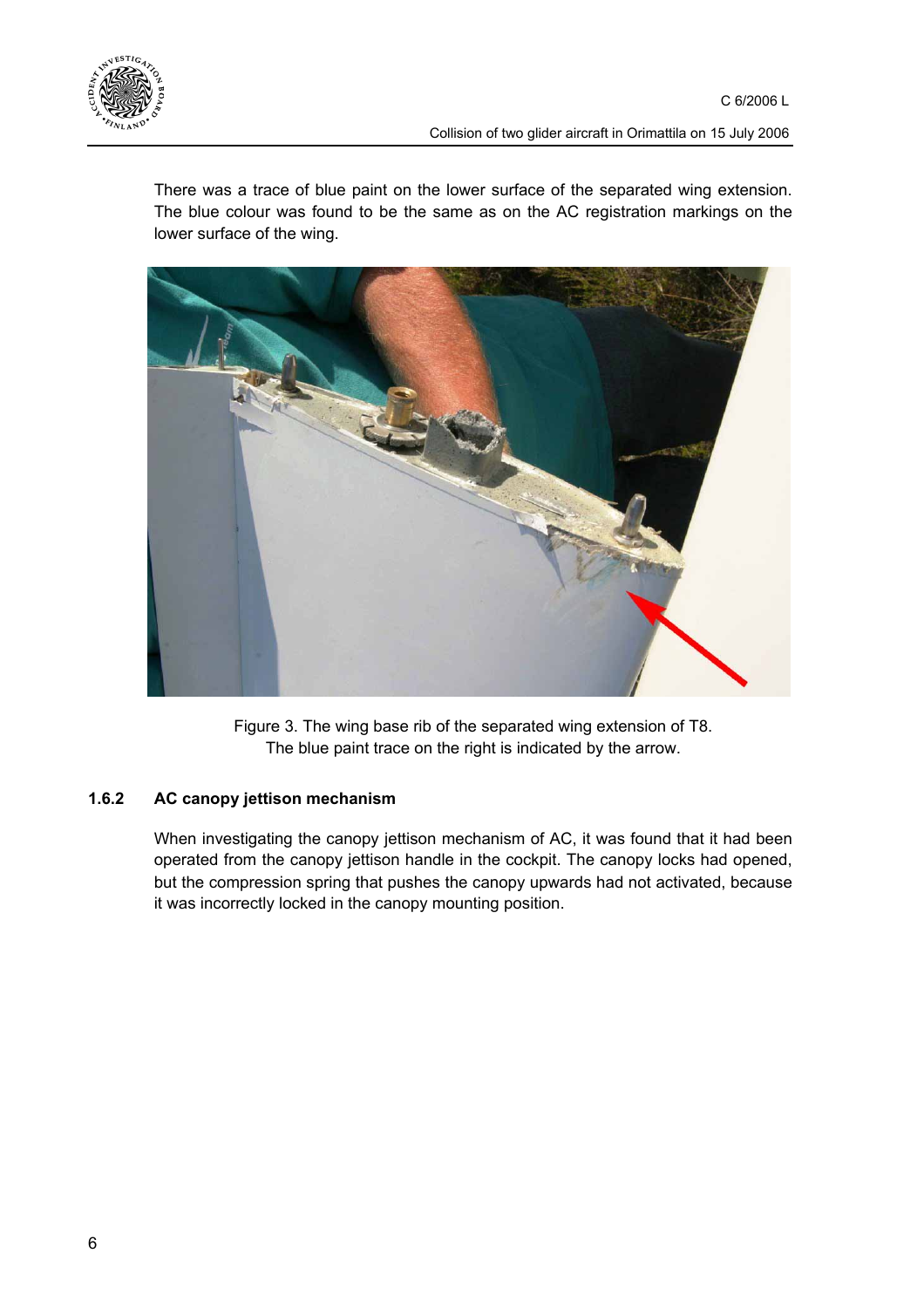

## **2 ANALYSIS**

#### **2.1 Pilot actions**

The glider aircraft AC turned around to return to the lift it had left earlier, against the general flow of the other competition traffic. The angle between the path chosen by AC and the assigned competition path was approximately 40 degrees. Considering the existing thermal conditions, the altitude of the aircraft did not require returning backwards to a previously found lift for competition purposes. In the existing conditions, there would have been sufficient lifting air for AC to continue directly towards the next waypoint without turning back.

The angle between the inbound and outbound tracks given in the competition task for Heinämaa waypoint was very small, 17 degrees, which caused the inbound and outbound traffic at the waypoint to pass near each other. In this kind of situation pilots should give special attention to their lookout for other traffic.

Just before the collision AC reduced speed as it reached an area of sustaining lift by raising the nose, reducing the visibility from the cockpit forwards and downwards. The cross-sectional area of a glider aircraft approaching from a directly opposite direction is so small, that noticing it with bare eyes is difficult. The closing speed of the two aircraft was approximately 250 km/h, giving little time to see the approaching aircraft.

#### **2.2 Collision**

The left wing extension of glider aircraft T8 was crushed at the wingtip for a length of 90 cm. The wing extension had torn off at the attachment point and the main spar of the wing extension was broken. The left aileron outboard corner adhesive bond had detached.

There were three holes on the lower surface of the left wing of glider aircraft AC: one in the middle section of the wing in the leading edge; a second in the middle section of the wing between the leading edge and the main spar and a third, larger, hole about 4 m from the wing base. These damages were most likely formed by the separated wing extension of T8 hitting the AC wing lower surface after breaking off.

The first collision impact occurred, when the wingtip of T8 hit the wing leading edge of AC about 2.3 m from the base of the wing, leaving a crack in the AC wing leading edge. The force of the impact tore open the T8 wing extension attachment and the wing extension broke off, swinging around and hitting the lower surface of AC's wing, leaving a blue paint trace from the registration markings of AC on the wing extension. The protrusions in the wing extension caused damages to the wing lower surface, the main spar and the water ballast tanks of AC.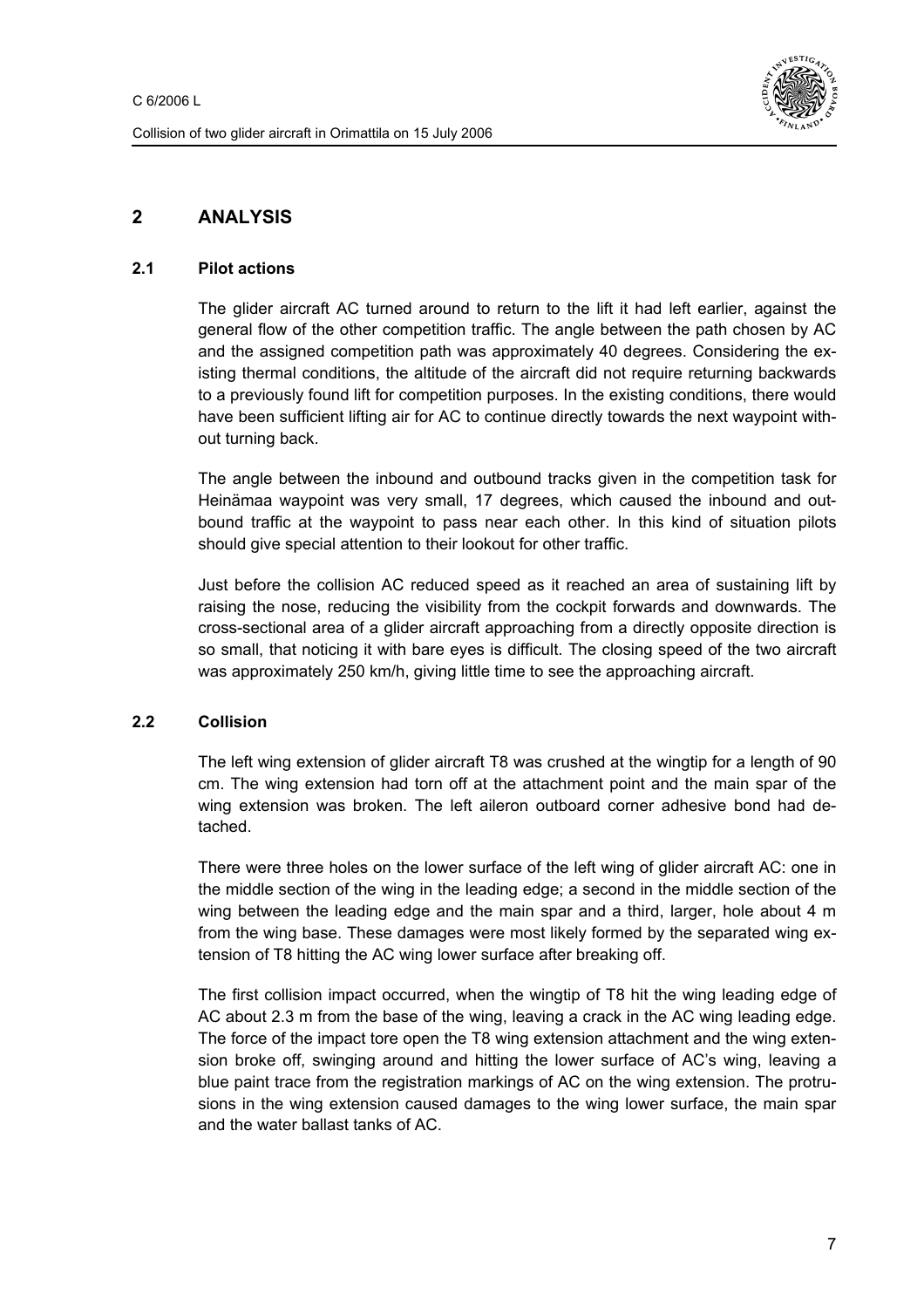

### **2.3 The LAK-17AT canopy jettison mechanism**

When examining the emergency canopy jettison mechanism of AC it was found that the canopy of the aircraft had not separated in spite of the pilot carrying out the correct canopy jettison procedure. On the ground, the canopy was found to be detached. The locks of the canopy had opened after the pilot operated the canopy jettison handle in the cockpit. According to the pilot, the airflow-induced cabin noise had increased which suggests that the canopy has opened slightly. Nevertheless, the canopy stayed in place for the remainder of the flight as there was no force pushing it outwards. The pilot used low airspeeds for the remainder of the flight after noticing that the canopy was detached. The airspeed was maintained between 100–120 km/h.

There is a compression spring (2) in the canopy locking mechanism, which pushes the front end of the canopy approximately 10 cm upwards and outwards when the canopy jettison handle in the cockpit is operated, allowing the airflow to lift the canopy up and way, clear of the cockpit. For this to take place the compression spring must be in the unlocked (working) position. The locked position is necessary for mounting the canopy, when the spring must be pulled and locked. After mounting the canopy, the spring must be unlocked. There are no markings in the aircraft revealing the correct position of the red locking handle (1) on the spring locking system. On the handle itself, the only marking is the red colour of the handle. There is a warning in the flight manual, the maintenance manual and the pre-flight checklist located in the cockpit, that the spring must be in the unlocked position for the canopy jettison mechanism to function correctly.



Figure 4. The compression spring locking system of the spring-type canopy jettison mechanism. The left-hand picture shows the red locking handle (1) in the locked position for canopy mounting. The right-hand picture shows the compression spring (2) in the extended, canopy jettison position.

The pilot had not fully understood the canopy locking mechanism, and after mounting the canopy had left the spring locking handle incorrectly in the locked position. The locking handle was also found in the locked position in another aircraft of the same type.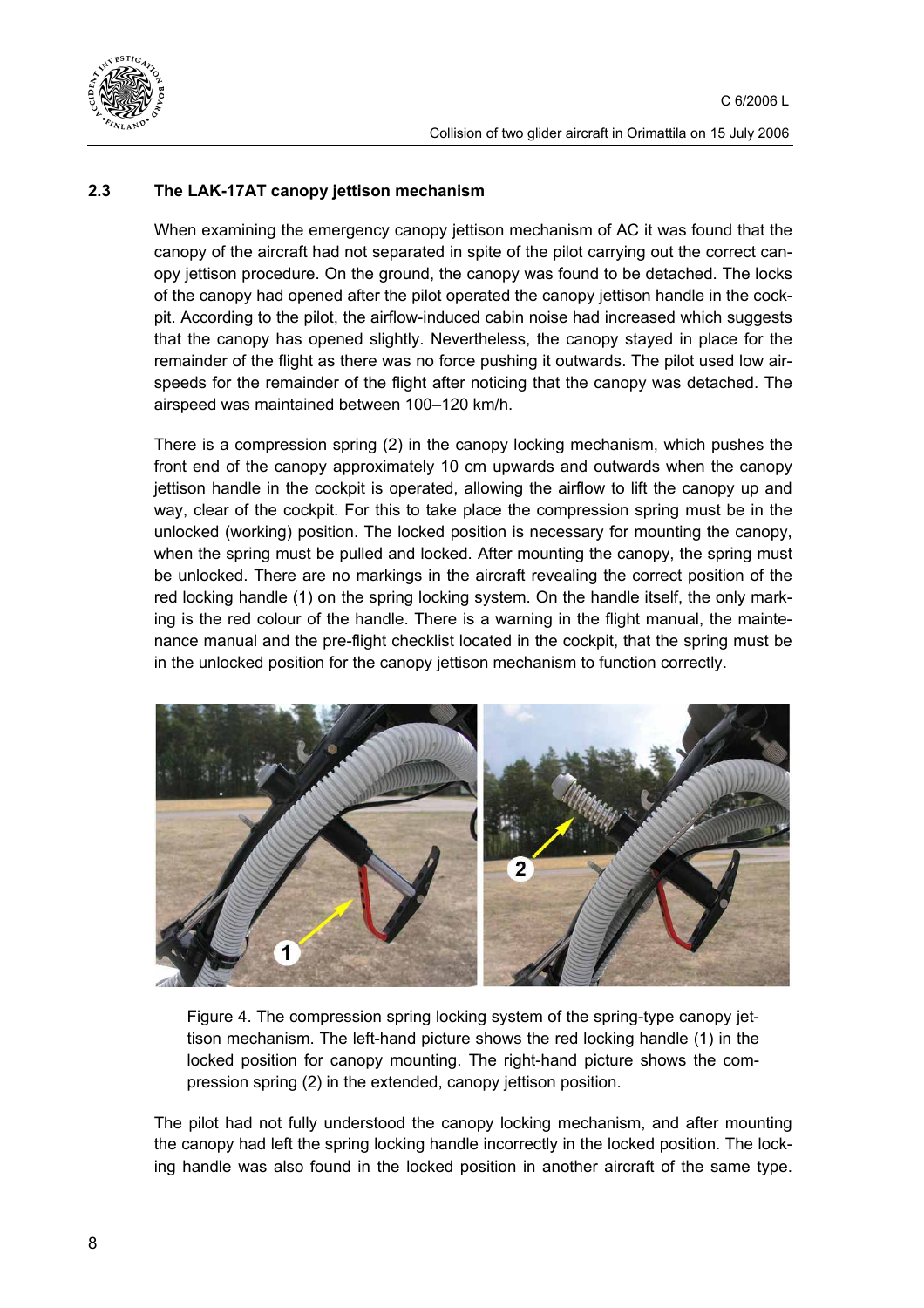

Collision of two glider aircraft in Orimattila on 15 July 2006

The pilot of this second aircraft was also unaware of the correct locking system operation. In the view of the investigation commission, the incorrect position of the locking handle in the aircraft is a consequence of the inadequate instructions in the flight manual concerning the canopy jettison mechanism, as well as the lack of warning markings on, or in the vicinity of, the spring locking handle. Although the inspection of the correct position of the locking handle is mentioned in several different sources, the different positions of the locking handle are clearly depicted in only one diagram of the maintenance manual.

#### **2.4 Collision warning systems**

At the time of collision there were two aircraft within a diameter of 1 km from the Heinämaa waypoint. Within a diameter of 2 km there were six aircraft, and within 5 km there were 13 aircraft, of which 10 were in the front sector of AC. Such traffic densities are not unusual in glider operations due to the nature of glider flying. While searching for lifts gliders may concentrate in very small areas in order to gain altitude.

Collision warning systems based on GPS and radio technology are available for gliders. The use of such a system could reduce the risk of mid-air collisions in glider operations. However, the use of such a system requires that all aircraft are equipped with it, as aircraft not equipped with warning devices do not create warnings in the system.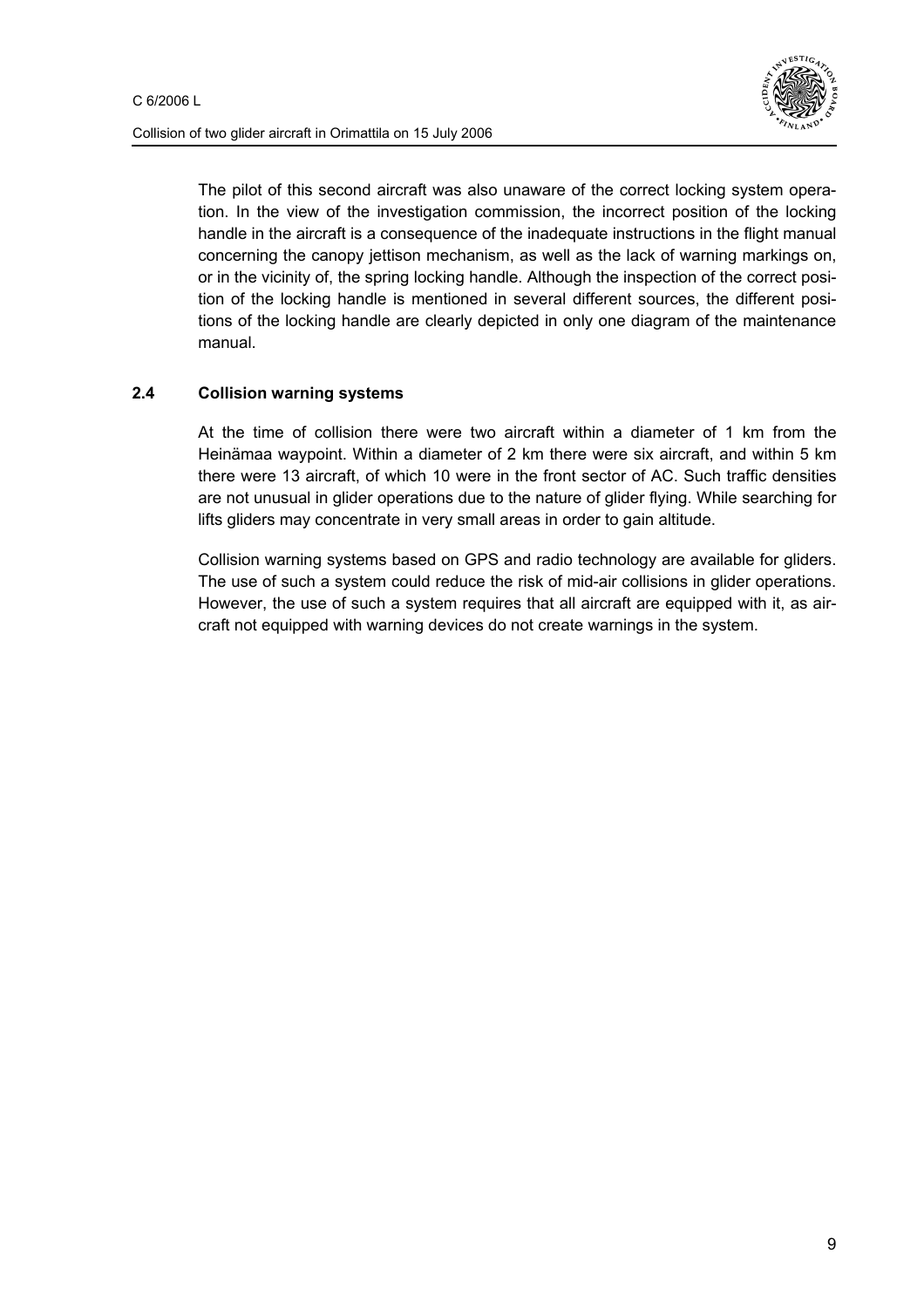

## **3 CONCLUSIONS**

#### **3.1 Findings**

- 1. The pilots of both aircraft involved in the collision held the required licenses and ratings, and they were valid.
- 2. Both glider aircraft had a permission to fly. Both gliders were on the temporary aircraft register.
- 3. The pilots of both gliders were taking part in the Jannen Kisat gliding competition held at Räyskälä aerodrome. Both gliders took off by aeroplane towing from Räyskälä aerodrome.
- 4. Due to the small angle between the inbound and outbound routes to Heinämaa waypoint given in the competition task, the inbound and outbound traffic passed close to each other.
- 5. The pilots did not see each other in time to avoid the collision.
- 6. The left wings of the aircraft hit each other at an altitude of 1490 m above ground level. The closing speed of the two aircraft was approximately 250 km/h at the time of collision.
- 7. Both aircraft remained airworthy after the collision.
- 8. The other participants of the competition reported the accident to the Area Control Centre (ACC), which further reported to the Emergency Response Centre (ERC). The ERC alerted an ambulance and a rescue helicopter to Räyskälä aerodrome. No rescue units were alerted to Lahti-Vesivehmaa aerodrome.
- 9. AC landed at Räyskälä aerodrome and T8 at Lahti-Vesivehmaa aerodrome.
- 10. The locking handle of AC's (The LAK-17AT) spring-type jettison mechanism had been left in an incorrect position and did not operate in the intended manner.
- 11. The LAK-17AT instructions concerning the canopy jettison mechanism are inadequate and do not give a clear indication of the correct position of the spring locking handle. There are no markings of the correct position for the red locking handle on the locking system in the aircraft.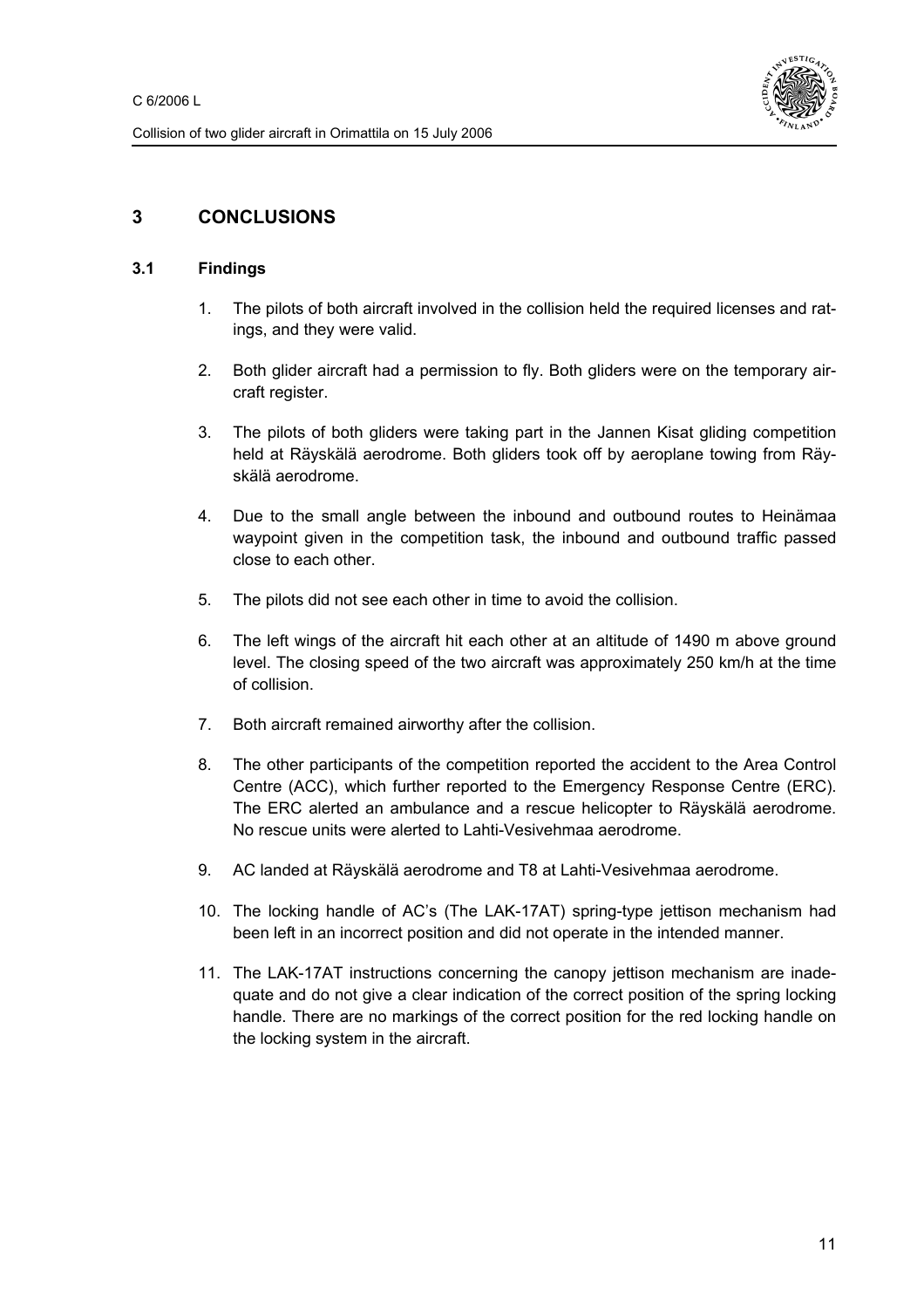

#### **3.2 Probable cause**

The pilots did not see each other in time to avoid the collision. Contributing factors to the accident were the routing of the competition task, which caused the inbound and outbound traffic at the waypoint to pass near each other, and the poor visibility of a glider approaching from a directly opposite direction.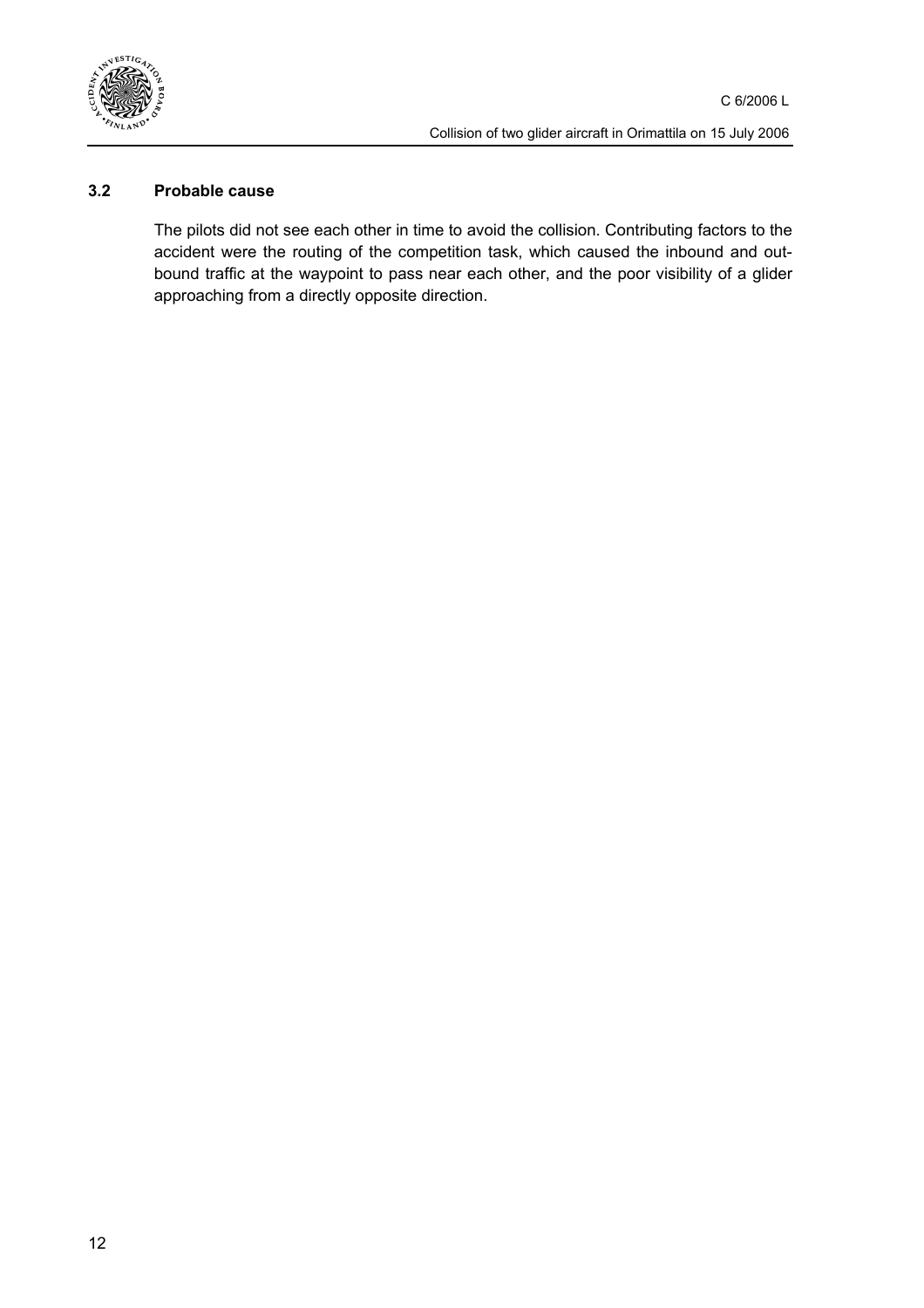

## **4 RECOMMENDATIONS**

There is a risk that the LAK-17AT canopy jettison spring locking handle is left in the locked position due to the inadequate instructions of the flight manual and maintenance manual, and due to the lack of markings on the locking handle itself and in its vicinity. Although the inspection of the correct position of the locking handle is mentioned in several different sources, the different positions of the locking handle are clearly described in only one diagram of the maintenance manual.

1. The investigation commission recommends, that the manufacturer specify the instructions concerning the canopy jettison mechanism given in the flight manual and the markings on the aircraft in such a way that the correct position of the spring locking system is evident and unambiguous.

In glider operations and especially gliding competitions, high traffic densities are not unusual due to the nature of glider flying. While searching for lifts, glider aircraft may concentrate in very small areas to gain altitude. The use of collision warning systems based on GPS and radio technology for gliders could reduce the risk of mid-air collisions.

2. The investigation commission recommends that the organisers of gliding competitions investigate the possibilities of requiring the use of collision warning systems in competitions.

Helsinki, 21.2.2007

de la

Reijo Mäkeläinen Tuukka Takala